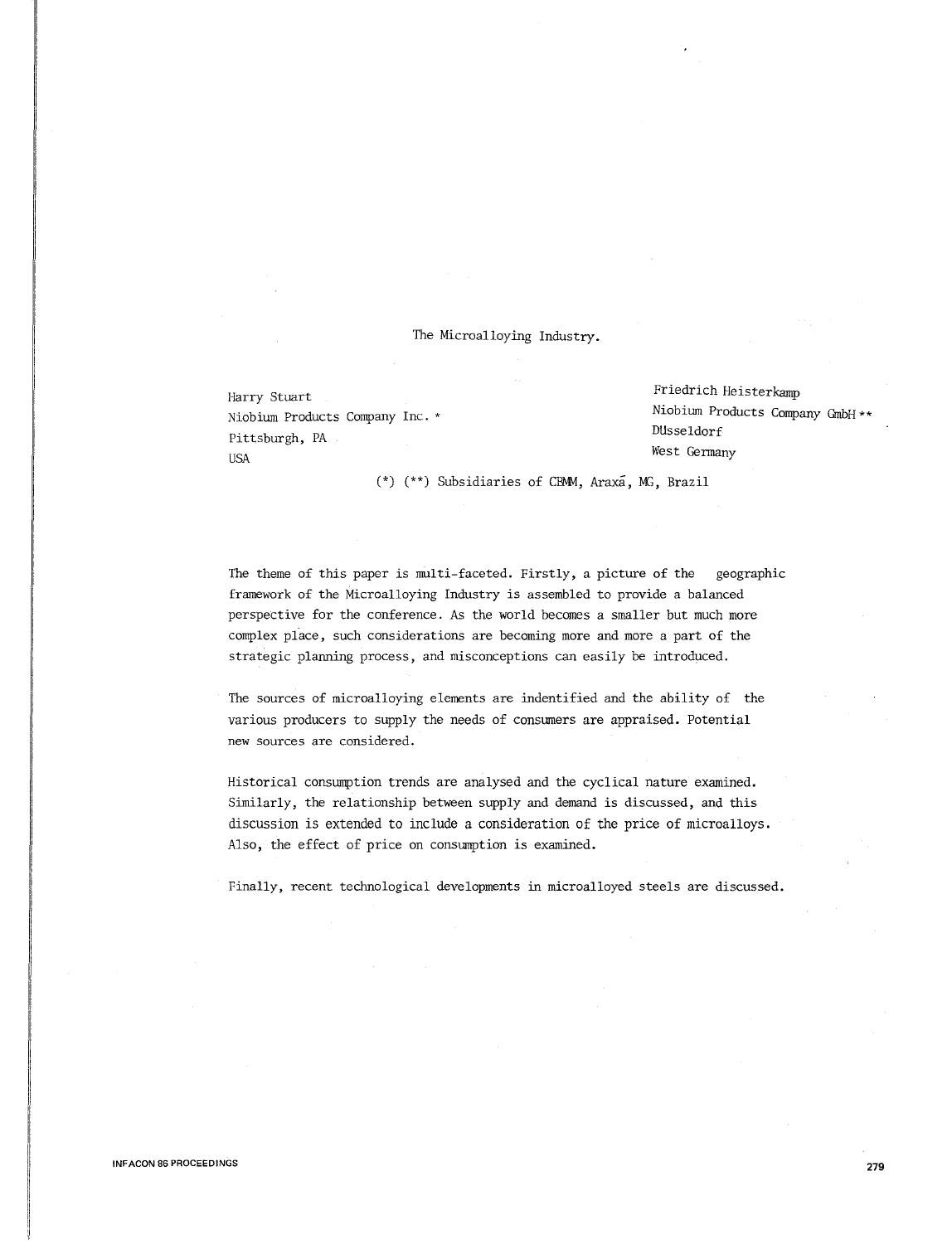## INTRODUCTION

The microalloying industry, comprising producers, suppliers and end users is a relatively rew endeavor. Some of the companies involved, such as the Union Carbide Corporation are old established companies whose participation in microalloying (via vanadium} represented a new application for an existing product. At the other extreme, CBMM\* in Brazil was founded and prospered principally on the basis of the use of its product, niobium, as a microalloying element.

Probably the first application of microalloying on an industrial scale was the use of niobium in hot rolled strip marketed in 1959 as GLX-W by Great Lakes Steel Corporation in the United States<sup>(1)</sup>. This product was developed on the basis of an empirical "suck it and see" basis rather than an understanding of the science involved and several years elapsed before laboratory research in England $(1)$  explained the mechamisms involved.

1he first significant technological conference which addressed the.mechamisms of microalloying was held in Harrogate in England in 1963 and was organized jointly by the Iron and Steel Institute (London) and the British Iron and Steel Research Association<sup>(2)</sup>. This conference was called "Metallurgical Developments in Carbon Steels" and contained a number of papers which referred to the effects of microalloying, or, in the words of I.M. Mackenzie in his Foreword "the content of minute percentages of elements such as nitrogen, niobium, aluminum and boron". 1his conference had been convened because of the recognition that a technology with the potential of upgrading the strength of "carbon steels" or "mild steels" had begun to grow and that the way ahead lay in a better understanding of the metallurgical principles involved.

Subsequent to this "inaugural" conference a series of other milestone conferences were held

\* Companhia Brasileira de Metalurgia e Mineração

over the years to review the state-of-the art of microalloyed HSLA steels as they were developed and introduced into the market-place<sup>(3-11)</sup>. From a compositional standpoint, mild steels gave way to C-Mn HSLA steels which gradually were transformed into the microalloyed C-Mb-Nb, C-Mn-V, and C-Mn-Nb-V steels which exist today. In some cases these basic steels also use additional elements such as Mo, Ni, Cr, B etc. From a processing standpoint microalloyed steels are flexible enough to be used in a variety of conditions including the a5-rolled state, after normalizing, after quenching and tempering, and after accelerated cooling using water or air directly after processing.

The science and technology of microalloying, used in the production of most high-strength lowalloy steels, has in the last decade become a truly international pursuit. Essentially every country which operates a steel industry recognizes the benefits which microalloying can bring as a means of economically increasing the strength and toughness of structural steels, thereby allowing structures to be build using less steel.

Probably the government which currently recognizes this axion to a greater extent than any other is that of the Peoples Republic of China which has identified the application of micro alloyed HSLA steels as a national objective $^{(12,13)}.$ 

1hus has the microalloying industry developed in the space of a couple of decades from the empirical trials of a few pioneering individuals to the establishment of a new technology and industry with an annual turnover of billions of dollars.

It has become clear during this development, that there are essentially three microalloying elements of primary importance - niobium, vanadium and, to a lesser degree, titanium, and this paper will primarily address these metals. However, some attention will be given to other elements because of their peripheral roles in HSLA steels.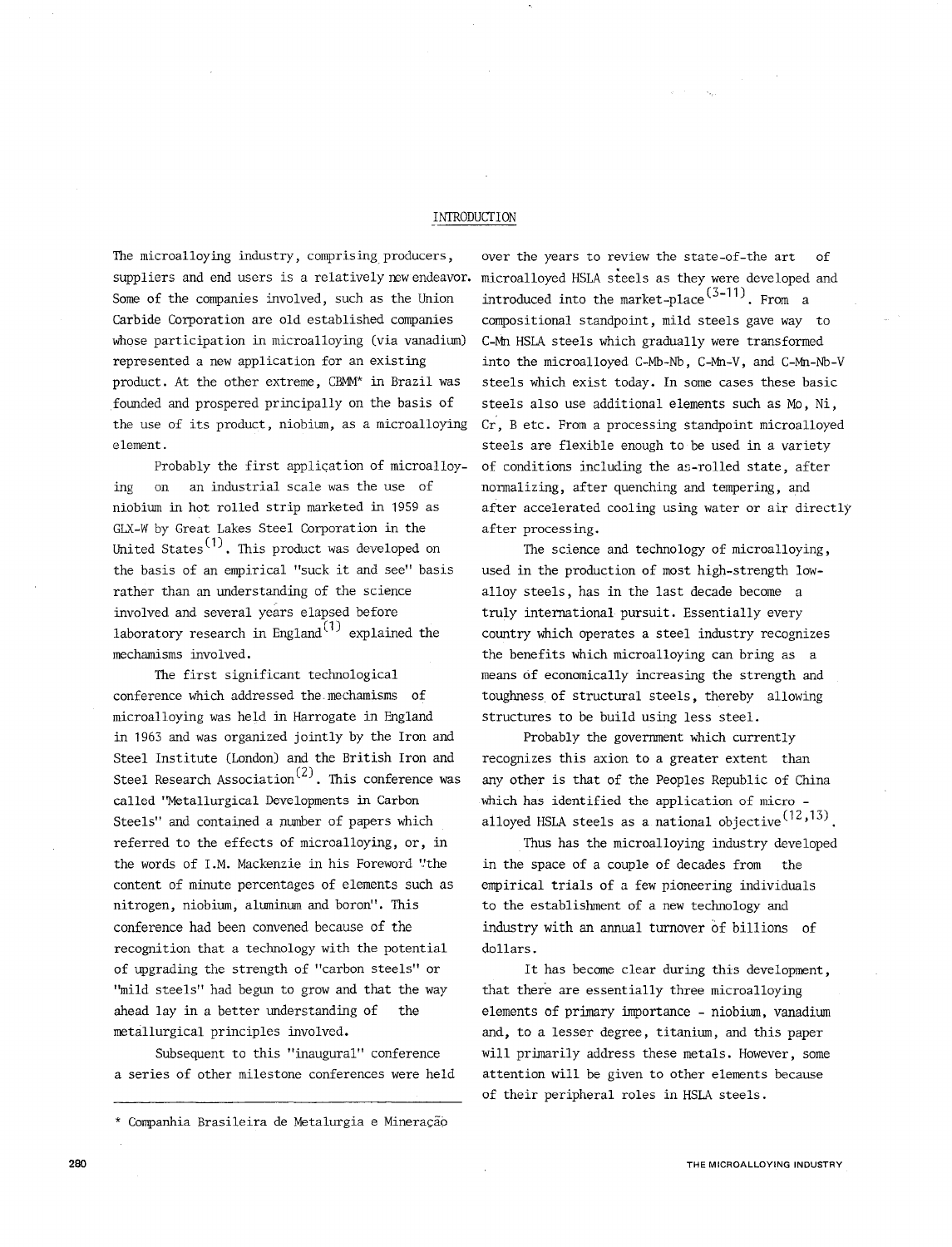### WORLD DISTRIBUTION OF NIOBIUM, VANADIUM AND TITANIUM DEPOSITS

It is clear from a study of the technical literature Carbonatites are less numerous in the United States. that mineral deposits of the elements niobium, However, deposits at Magnet Cove (Arkansas) and vanadium and titanium are found in many areas of Powderhorn (Colorado) show significant niobium the world. In fact, not a single continent lacks mineralization. an exploitable deposit using present-day technology, Brazil contains a number of very significant although some continents dominate production for economic reasons.

### Niobium

There are two important mineral forms of niobium containing materials. The first :important form, and still the form which provides some of the raw material for the manufacture of high purity niobium is called columbite. Columbite is chemically FeNb<sub>2</sub>O<sub>6</sub> and is commonly found in solid solution with the isomorphous tantalite mineral  $F^{Ta}{}_{2}$ <sup>0</sup><sub>6</sub>. The other mineral form of niobium, and by far the more important because of its abundance, is pyrochlore. Chemically, pyrochlore is much more complex than columbite and, in addition to niobium contains sodium, calcium, barium, titanium and fluorite as principle :impurities, and a number of minor :impurities. The principle rocks in which niobium mineralization is found are called alkaline carbonatites and these occur very extensively. It is estimated that more than 500 carbonatites exist worldwide $(14)$ .

There are more than 150 carbonatite occurrences in Africa, with significant niobium mineralization being found in Uganda (Toraro), Zaire (Lueshe), Tanzania (Panda Hill), Zambia (Kalubwe), Kenya (Mrima Hill).

In eastern Canada there are at least 40 carbonatites and a number show significant niobium mineralization. The important ones are St. Honore, Quebec; Oka, Quebec; Manitou Islands, Ontario; and James Bay, Ontario. Also, western Canada shows a niobium containing carbonatite at Thor Lake, Northwest territory and a placer deposit with significant niobium content in the Bugaboo area of British Columbia. It is probable that other carbonatites will be found in western Canada. has extensive deposits of vanadium as has the

carbonatites with respect to their niobium mineralization. The most important are those at Araxa (Minas Gerais) and Catalao (Goias). Others occur at Tapira (Minas Gerais) and Seis Lagos (Amazonas) .

(Jutside the principle carbonatites, other niobium mineralizations occur in Thailand (casiterite) and Nigeria (columbite).

The Peoples Republic of China owns extensive reserves of niobium contained in its extensive iron ore deposits (niobiferous magnetite) in the Pao Tou region of Inner Mongolia. Although a low grade  $(0.1\%Nb<sub>2</sub>O<sub>5</sub>)$  this niobium is being extracted from blast furnace iron and converted to ferroniobium.

The Soviet Union is known to contain niobium deposits probably associated with carbonatites in Polar Siberia, the Kola peninsula and several other locations.

Australia is known to shown niobium deposits of significance. For example, a find containing 0.5% niobium was recently reported<sup>(15)</sup> near Halls Creek, Western Australia.

### Vanadium

The predominant sources of vanadium are the vanadiferous magnetites in which vanadium is present in small but recoverable concentrations. In the USA vanadium is also found in association with uranium ores (Carnotite and Roscoelite) and also associated with clays<sup>(16)</sup>.

Vanadium deposits are widely distributed throughout the world. In the USA deposits are found in Colorado, Utah and Wyoming. In Africa, the major source for vanadium, the metal is found in deposits in South West Africa and in South Africa. In Europe deposits are found in Norway and Finland. The USSR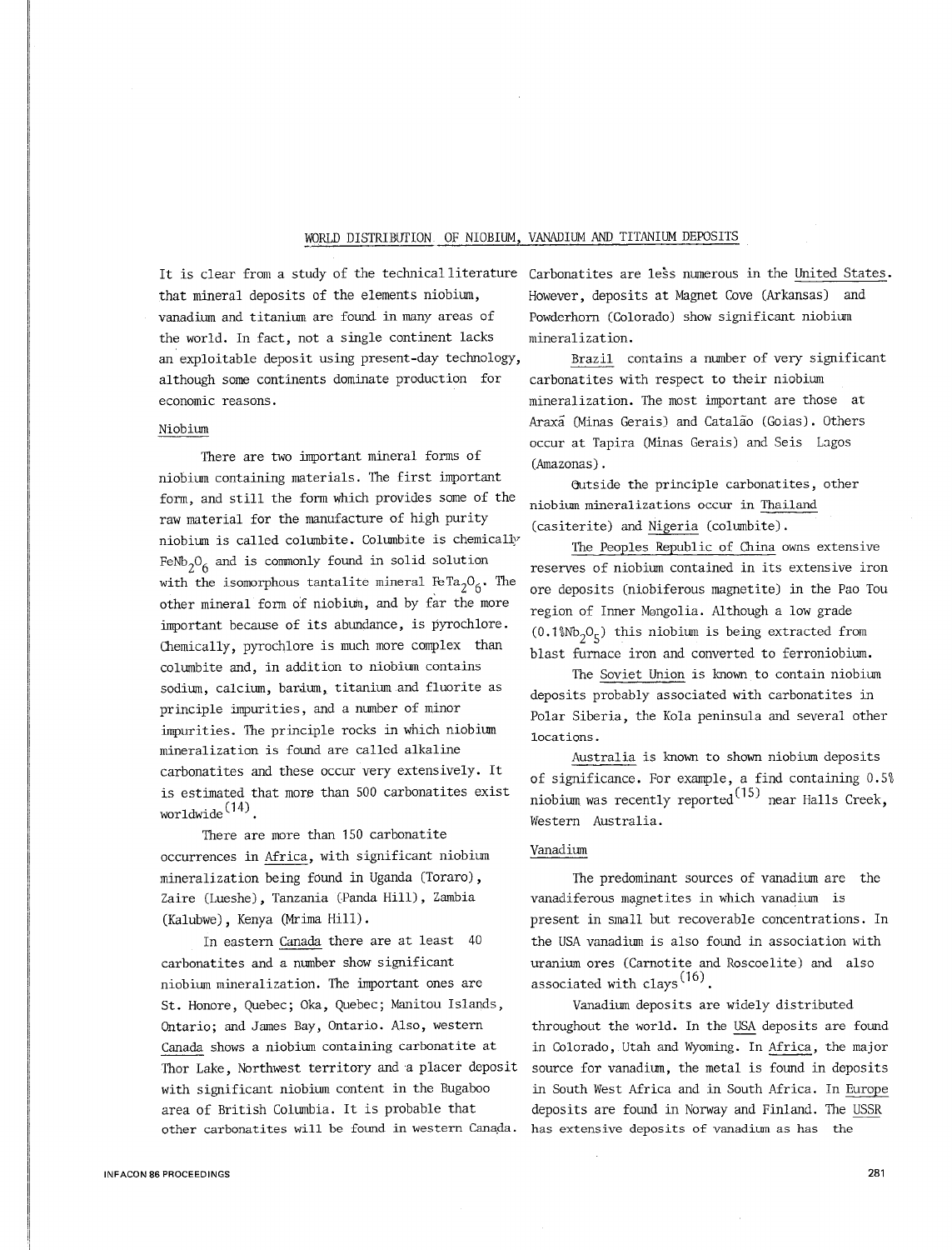Peoples Republic of China. Additional deposits of lesser :importance are located in Australia, Chile and Venezuela (oil residues).

### Titanium

Since titanium based alloys are used as structural materials in their own right, the world production and consumption of titanium is almost two orders ofmagnitude greater than that of either niobium or vanadium. The amount of titanium used

for microalloying is also very small compared to the total titanium usage.

'Fhe major mineral forms of titanium are Ilmenite and Rutile with Anatase beginning to become more interesting. Major production of titanium minerals comes from Australia, United States and the Soviet Union. Other producing countries include Canada, Finland, Norway, India, South Africa, Sierra Leone and Malaysia. Brazil is developing its anatase resources.

### WORlD PRODUCTION

Although resources of niobium vanadium and titanium are all extensively distributed throughout the world, only a relatively few deposits are mined commercially. This is especially the case for niobium but also for vanadium. Three producers\*

of niobium raw materials dominate the situation whereas four producers\*\* of vanadium are dominant. This is a significant consideration in terms of strategic analyses. By the same token, titanium production is dominated by three producing countries\*\*\*.

#### WORlD RESERVES

The reserves of all three microalloying metals of relevance are very extensive. The reserves of niobium currently confirmed are sufficient to last, literally, for several thousand years<sup>(20)</sup>.

In the case of vanadium, the reserve base is not so dramatic but there is still sufficient to last all applications for at least 150 years<sup>(19)</sup>. Titanium reserves are obviously sufficient for the foreseeable future.

is used as ferro-titanium or titanium scrap in HSLA steels. To supply these consumption needs, it is estimated that the niobium producers have approximately 50 percent excess capacity with almost all of this being attributable to the large capacity of CBMM's facilities in Brazil. The vanadium producers also operate with significant excess production capacity most of which is in South Africa and China with South Africa being overwhelmingly the dominant factor in

To elaborate on the way that the demands of the microalloying industry have impacted on supplydemand picture, we will use predominantly niobium data to illustrate the various points to be made.

excess production capability<sup>(19)</sup>.

## SUPPLY-CONSUMPTION

The total world consumption of niobium in all applications in recent years has been in the range 10,000-14,000 tonnes of contained niobium. The comparitive figure for vanadium is of the same order of magnitude between 30,000 and 40,000 tonnes of contained vanadium. In the case of niobium approximately ninety percent is used in microalloying whereas a smaller fraction of vanadium is used in this application. The titanium situation is much different. Because of the use of titanium oxide as a paint pigment, the total world consumption of titanium is more than an order of magnitude greater than that of either niobium or vanadium, but a very small percentage

CBMM, Mineração Catalão, Niobec

<sup>\*\*</sup>  Union Carbide, Hiveld, USSR, PRC

<sup>\*\*\*</sup>  USSR, USA, Australia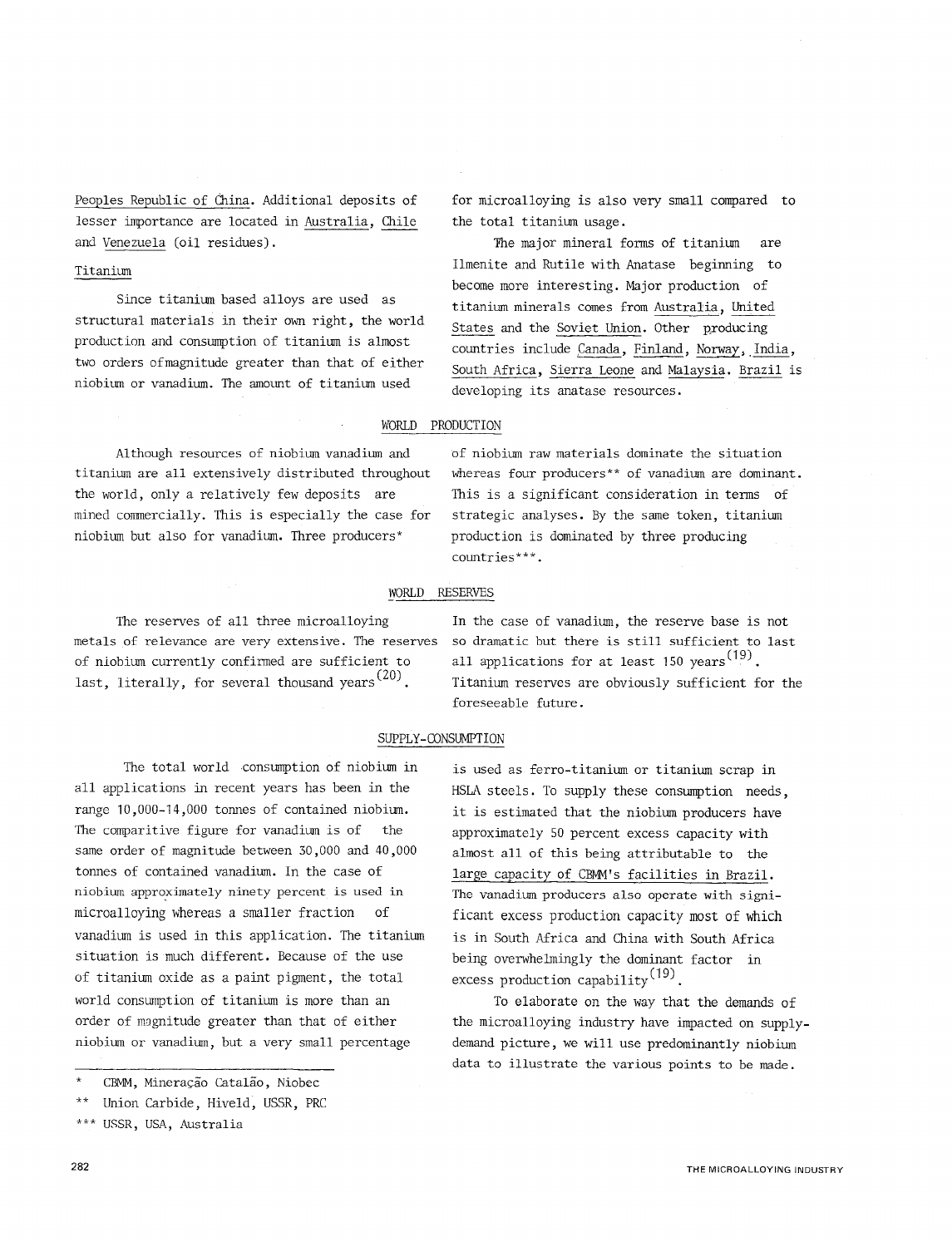

Figure 1 - World niobium shipments and consumption as functions of time.

Figure 1 shows the world shipments and consumption of niobium in terms of pounds of  $Nb_2O_5$  equivalent (this unit is the industry norm for comparative purposes) between 1965 and 1984 and also the corresponding world consumption. It is clear that a good relationship exists between shipments to end-users and distributors and consumption. Clearly, large inventories are not a feature of the niobium industry. The rate of growth in niobium consumption and/or shipments is very difficult to determine. Until about 1980 it appeared that the annual growth rate was quite significant. However, the volatile behaviour of the last five years has made statistical analysis problematical. 1he world recessioh centered around 1982 caused a marked disruption in the supplydemand relationship. The record shipment level of

1980 (45 million pounds  $Nb_2O_5$ ) was followed by successively lower shipments in the following three years, before recovery commenced with the 1984 shipments. However, in real terms there has been no growth in shipments or consumption between 1980 and 1985. Whether or not the future will show growth is not clear from the present vantage point. In the near term the stimulus for new growth would continue to come primarily from the construction industry around the world as they increase the quantities of microalloyed steels in automobiles, trucks, pipelines, etc. Figure 2 shows the change in niobium shipments, niobium consumption and world crude steel production, all as functions of time. There is a close correspondence in the shapes of these relationships, showing the dependence of niobium on steel production. Also, these graphs show that the volatility of niobium consumption in the last six years was caused by a similar volatility in steel production.



Figure 2 - World niobium shipments and consumption as functions of time compared to world crude steel production.

Figure 2 shows, quite convincingly, that the amount of niobium consumed per tonne of crude steel produced has increased significantly between the early ?O's and the early SO's. In 1974 for instance, a world steel production of just over 700 million tonnes consumed about 34 million pounds of  $Nb_2O_5$ equivalent whereas in 1984 the same level of steel production consumed about 41 million pounds of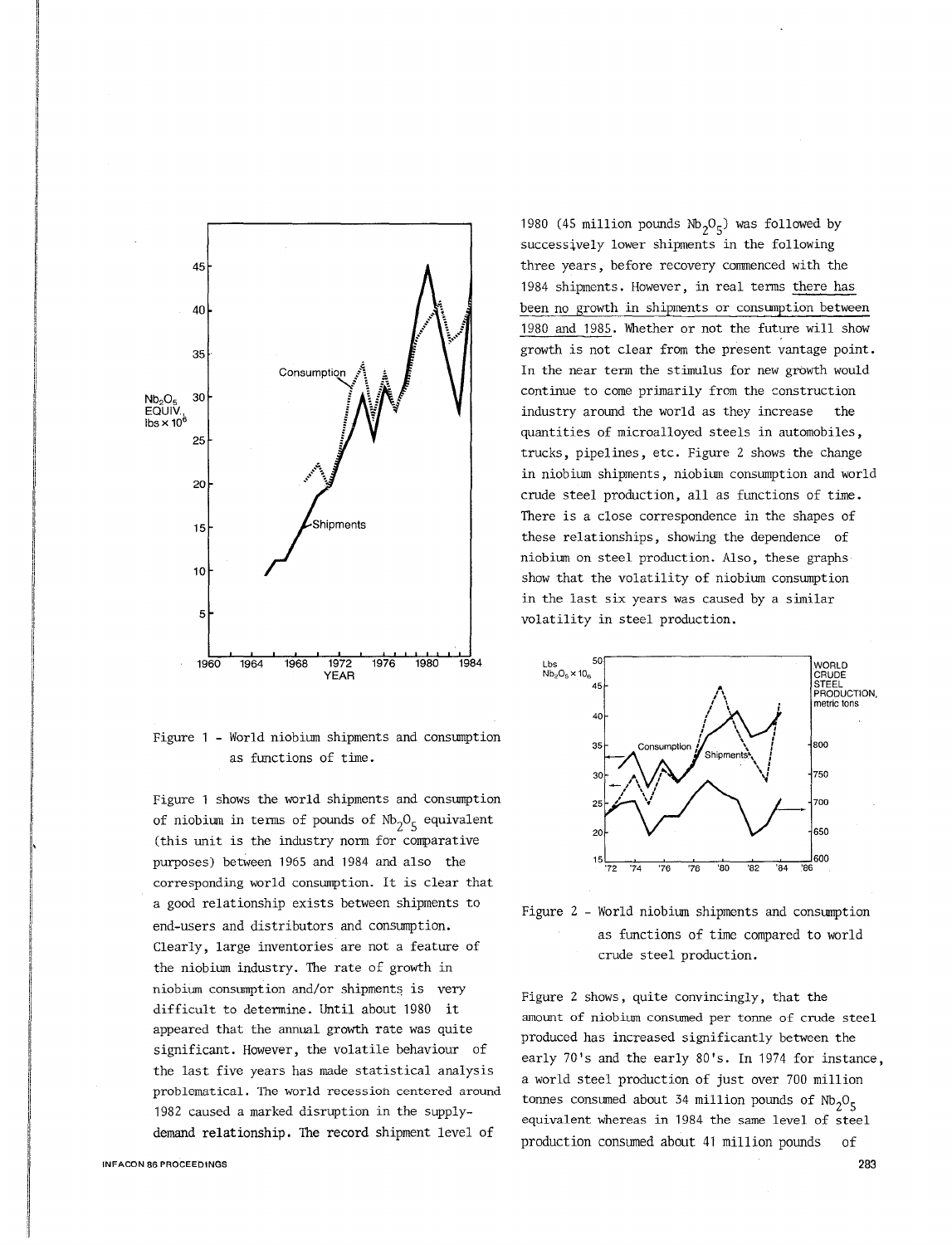

Figure 3 - Specific niobium consumption pounds/M. Ton for selected countries.

 $\mathrm{Nb}_2\mathrm{O}_5$  equivalent. This represents a 21 percent increase for the ten year period. In some countries the specific niobium consumption grew at a much faster rate (e.g. USA, Germany) whereas the less developed countries showed a much lower rate of increase (Figure 3). This trend is beginning to reverse itself as the world market-place for steel has changed in character, and the less developed countries produce more microalloyed steels.

Figure 4 confinns the relationship between monthly steel production and niobium consumption on a more quantitative basis for the USA. Although a very exact correlation is shown, it is important to note that such correlations do not exist in other countries such as Germany and Japan. The reason for this is that in these countries, niobium usage is not so widely distributed throughout the steel product spectrum as in the USA. Figure 5 shows the same relationship for the USA but with both variables on an annual basis. This latter relationship is interesting in that it illustrates that the specific niobium consumption (also per tonne) in the USA seems to have increased in a discontinuous fashion in two increments from the early seventies to the later seventies and then to the eighties. These two increments may have resulted in the first case from an increase in pipeline construction caused by the "oil crisis" and in the second place from



Figure 4 - United States monthly niobium consumption as a function of steel production.



Figure 5 - United States yearly niobium consumption as a function of steel production.

automobile "downsizing".

Thus it is apparent that without any major technological breakthrough, the future growth in niobium consumption is directly dependent on growth in steel production and the greater implementation of HSLA technology.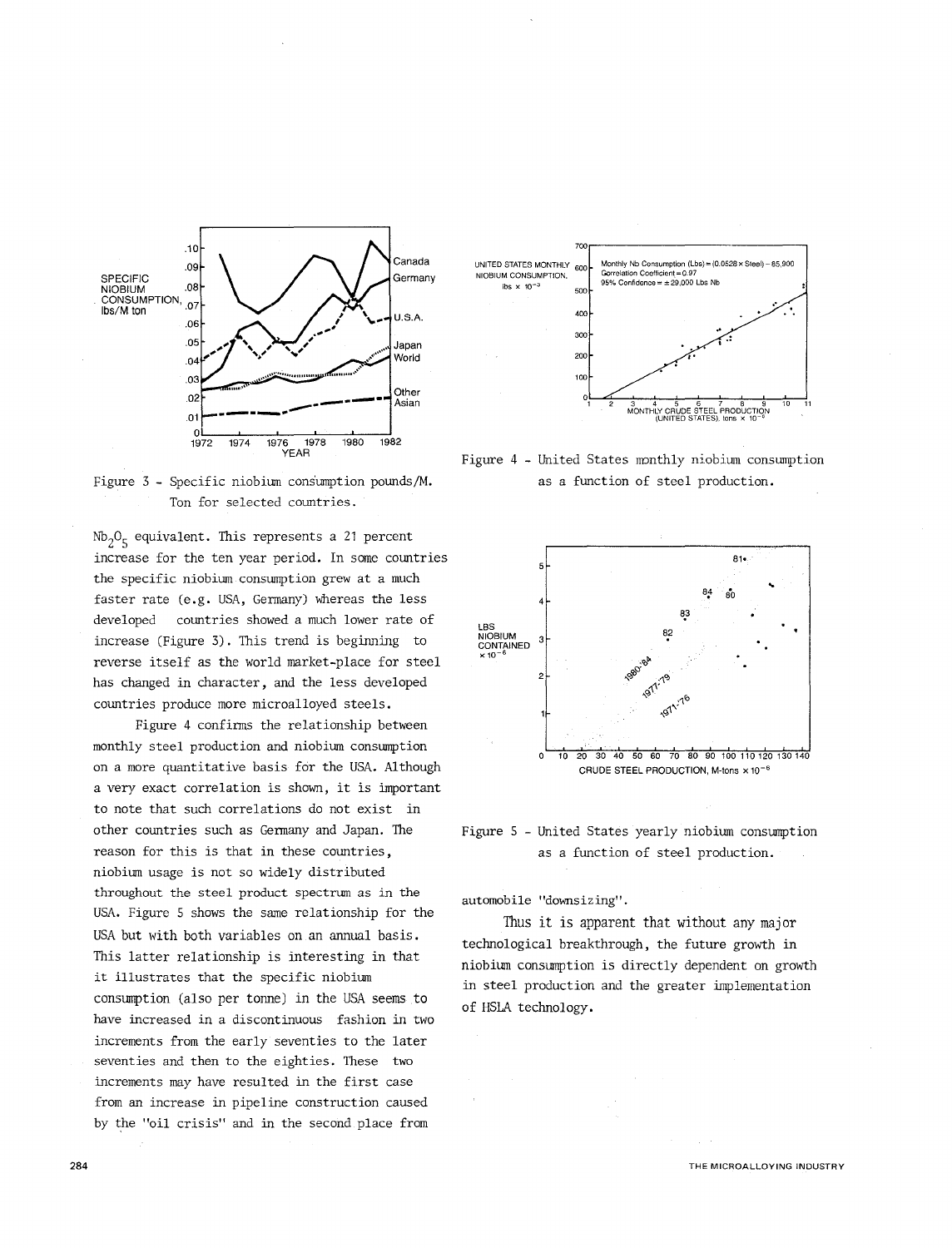### ECONOMIC CONSIDERATIONS

One of the most important considerations for a steel producer or a steel user is that of cost. In the present day market-place, which is rapidly becoming a world market, fierce competition exists between the worlds steel companies, and the selling price of many grades of steel continues to decline. In this environment cost considerations are important. The question arises as to what effect microalloying has on the cost of steel, and what differences exist between niobium, vanadium and titanium.

As a general rule when considering a modern HSLA steel with less than 0.1 percent carbon and nitrogen content less than 80 ppm, 0.02/0.03 percent niobium will have the same strengthening effects as  $.04/.06$  percent $^{(28,29)}$  vanadium and . 06/.09 percent titanium. This will be elaborated on later. Another important factor in the cost equation is the amount of microalloy which is "lost" when the addition is made to the liquid steel. This recovery is about the same for niobium and vanadium and varies between 75 and 100 percent for fully killed steel. The recovery for titanium, however, is much lower varying between 40 and 60 percent.

The price per kilo of these three microalloys in the USA is currently (March 1986) of the order of 3 US\$ per kilo contained for titanium, 13 US\$ per kilo contained for vanadium and 12 US\$ per kilo contained for niobium. The price on the international market will vary with different freight costs and import duties. Using these prices, and taking into account strengthening effectiveness and typical steelmaking recoveries, the conclusion reached is that a given unit of strength from microalloying costs almost exactly the same for niobium and titanium but costs more for vanadium. To produce, £or instance, an 80 Ksi (550 MPa) yield strength hot-rolled strip on a modern strip mill using water cooling, the microalloying cost would be close to 14 US\$ *per* tonne using niobium or titanium and close to 23 US\$ per tonne using vanadium. If the nitrogen content of

the vanadium steel were raised to 150 ppm, however, then the microalloying cost would be only slightly higher than the niobium or titanium steel at 18 US\$. Similarly if a niobium plus vanadium option is chosen, then the cost would be at 18 US\$ per tonne. Clearly, for those companies with the facilities to allow titanium recoveries in excess of 50%, then from a cost standpoint, titanium is attractive. However, titanium is much more difficult to use reproducibly. These calculations are illustrated in Table I, which also specifies the compositions referred to in the comparison.

Thus, the price differential between the three microalloys is not a crucial factor in determining which to use, since the cost per unit increase in strength is not widely different . Clearly, the alloy design must be based on purely metallurgical ground not price of microalloys. Factors such as strength level desired, toughness level required,castability, weldability, etc., are those which direct the decision.



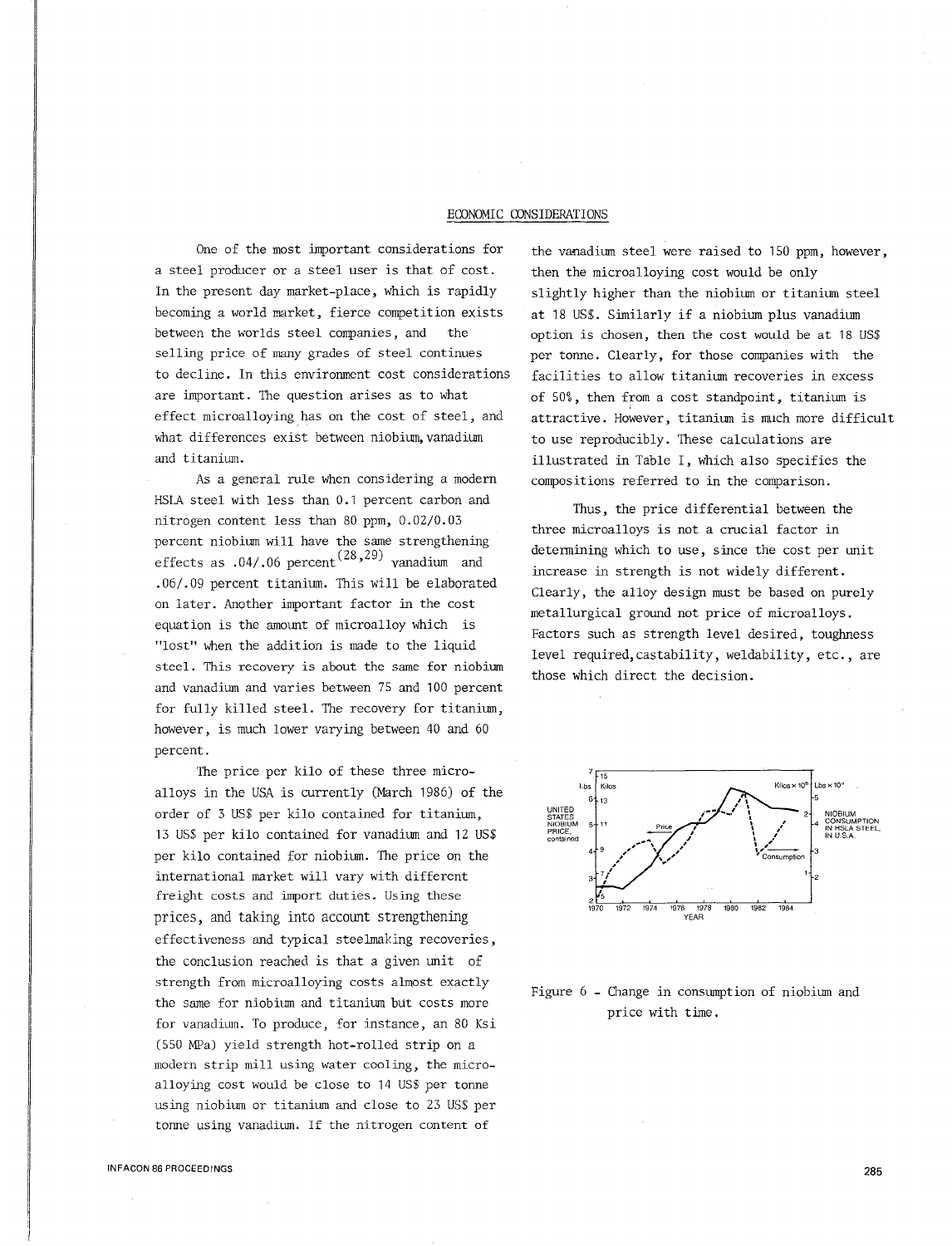# TABLE I

# COST COMPARISON TO PRODUCE 80 Ksi HOT ROLLED STRIP, TYPICALLY 6mm THICK ON A HOT STRIP MILL WITH CONTROLLED COOLING

|                                                            | Weight of<br>MA Addition<br>$\rm K/Ton$ |                          |                              | Actual<br>Addition<br>K/Ton<br>Cost |      |           |      |                                |  |  |
|------------------------------------------------------------|-----------------------------------------|--------------------------|------------------------------|-------------------------------------|------|-----------|------|--------------------------------|--|--|
| Grade Options                                              | Nb                                      | V                        | Ti                           | Recovery                            | Nb   | V         | Тi   | US\$                           |  |  |
| Nb Steel                                                   |                                         |                          |                              |                                     |      |           |      |                                |  |  |
| 0.08C, 0.1Mb                                               | 0.91                                    |                          |                              | $80\frac{6}{9}$                     | 1.13 |           |      | 13.60                          |  |  |
| V Steel<br>$\mathcal{L}^{\text{max}}$ and                  |                                         |                          |                              |                                     |      |           |      |                                |  |  |
| 0.15C, 0.15V                                               | 1.36                                    |                          |                              | $80\%$                              |      | $1.70 -$  |      | 22.96                          |  |  |
| Nb-V Steel                                                 |                                         |                          |                              |                                     |      |           |      |                                |  |  |
| 0.1C, 0.03Nb,<br>0.08V                                     | 0.27                                    | 0.73                     |                              | $80\%$                              | 0.34 | $0.91 -$  |      | $4.08 +$<br>$14.41 =$<br>18.49 |  |  |
| V-N Steel                                                  |                                         |                          |                              |                                     |      |           |      |                                |  |  |
| 0.1C, 0.12V,<br>0.015N                                     | $\blacksquare$                          | 1.09                     | $\qquad \qquad \blacksquare$ | $80\%$                              | ÷    | $-1.36 -$ |      | 18.37                          |  |  |
| Ti-Steel                                                   |                                         |                          |                              |                                     |      |           |      |                                |  |  |
| 0.08C, 0.25Ti                                              |                                         | $\overline{\phantom{a}}$ | 2.27                         | $50\%$                              |      |           | 4.54 | 13.62                          |  |  |
| Price/K, Ctd(US\$)<br>$Nb - 12$<br>$V - 13.50$<br>$Ti - 3$ |                                         |                          |                              |                                     |      |           |      |                                |  |  |

 $\ddot{\phantom{a}}$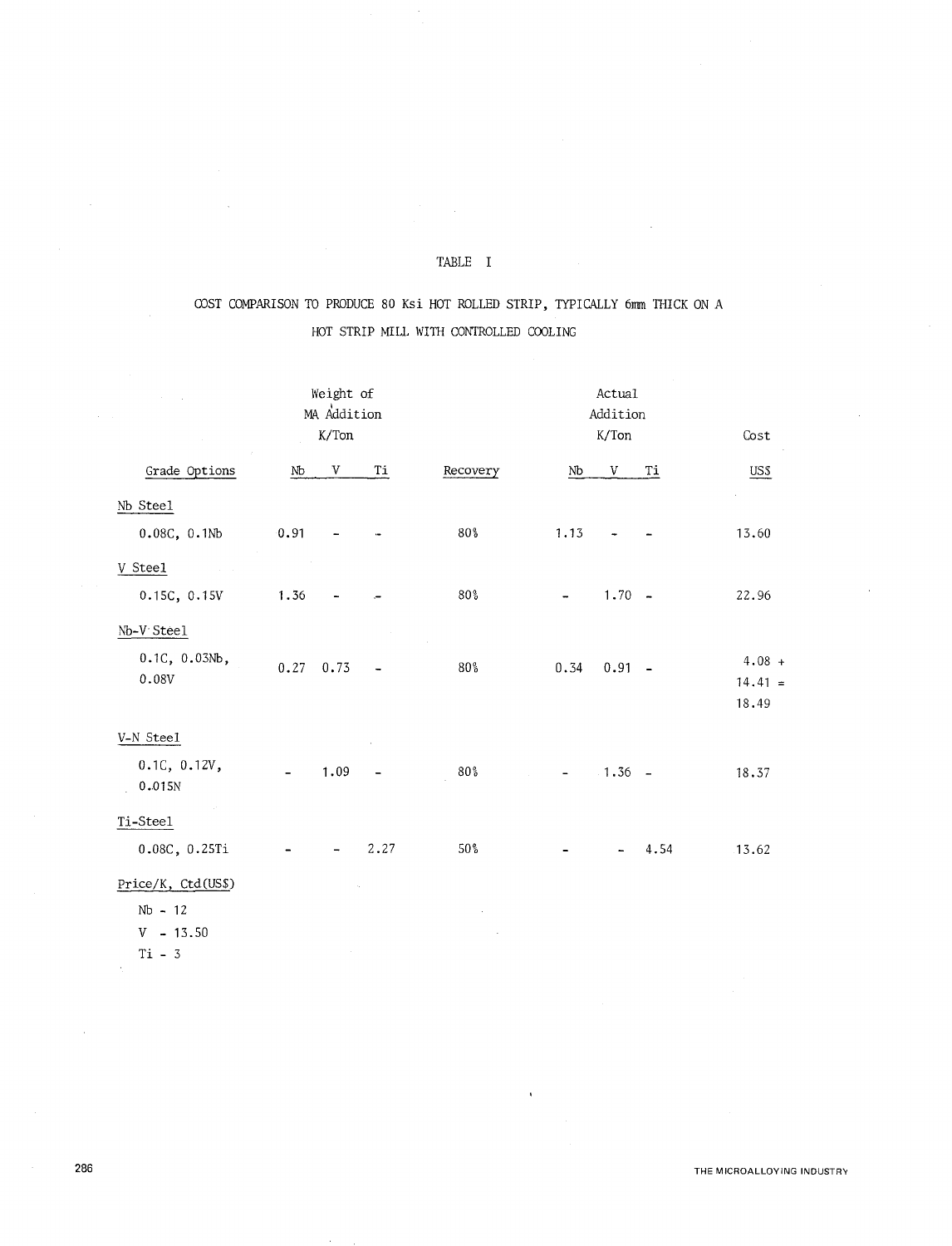



If the price differential between the microalloying elements is not of significance in determining which element to use, then industry consumption of a microalloying element should similarly not be influenced by its price. To test this postulate, Figure 6 shows the price of niobium (in ferroniobium) in the USA and the consumption of niobium in the steel industry in the USA for the years 1970 through 1984. It is clear that as inflation caused the price of niobium to escalate between 1970 and 1980, the consumption increased at the same time. As the price decreased between 1980 and 1984, the consumption also decreased. Obviously, the conclusion that increased consumption of niobium was caused by an increase in price is untrue. Clearly, price is the dependent Figure 9 - Niobium price history in Swiss francs. variable in Figure 7, and as consumption increased, then prices were raised and vice versa. This is the normal pattern in a free market system. However, we can conclude that the level of niobium consumption is independent of its price. Other factors control the level of consumption. The question then arises as to what these factors are. It is possible that even though the price of niobium escalated between 1970 and 1980, the price of the competing microalloys escalated even faster causing a greater use of niobium rather than, for example, vanadium during this period. To test this hypothesis, Figure 8 shows the price of both niobium (in ferroniobium) and vanadium (in ferrovanadium) between the late 1950's and 1985. It is clear that by the end of the 1960's, the price of vanadium had become more than fifty percent higher



Figure 8 - Price history of ferrovanadium and ferroniobium.

Niobium Price per Pound Contained in Swiss Francs





Figure 10 - Change in vanadium price premium with time.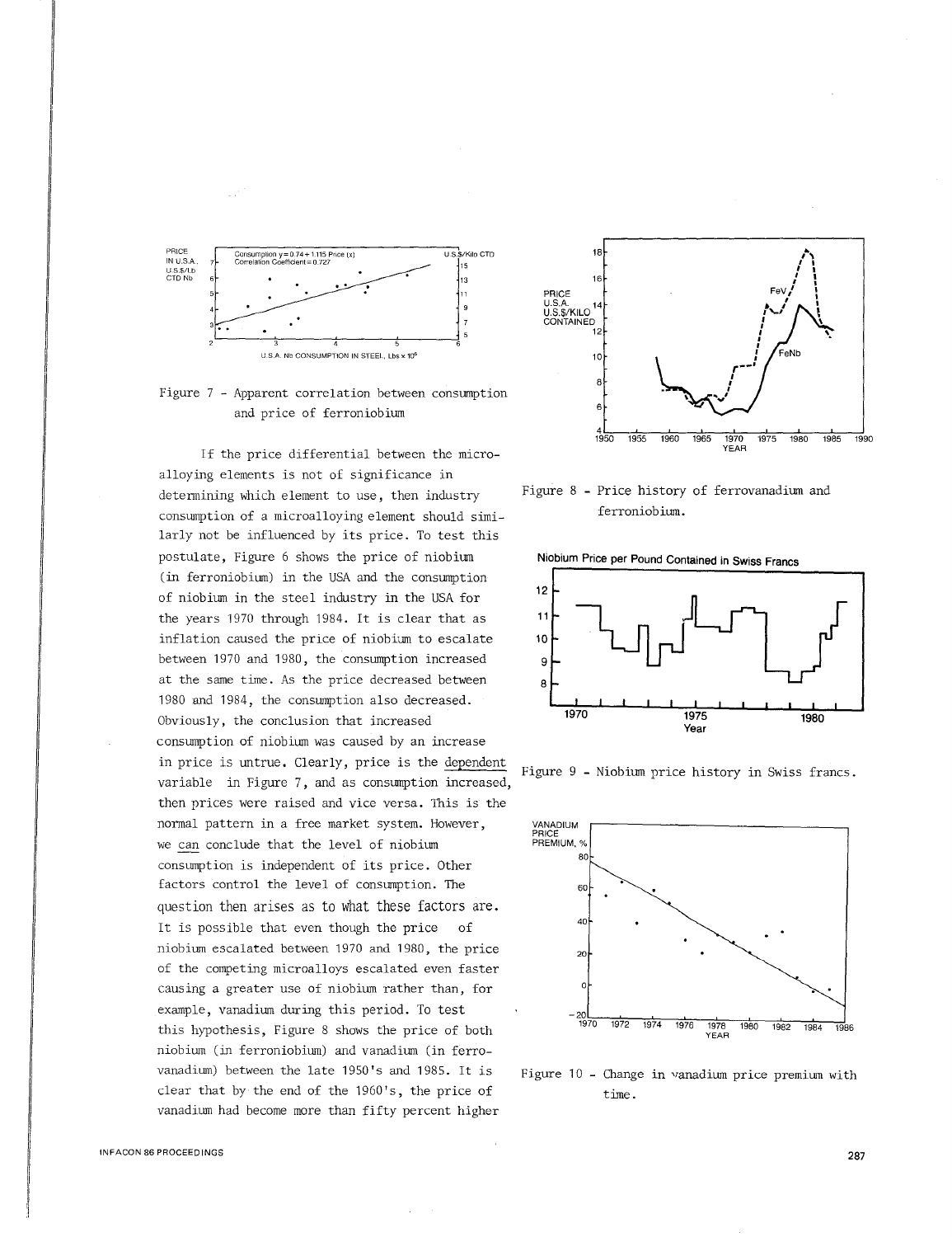than niobium. During the decade of the 1970's, however, this price differential gradually declined as price of both metals escalated due to inflation (although in Swiss francs the price was stable (Figure 9)). This reduction in the price differential is not clear from Figure 8, but is made obvious in Figure 10 where the price difference expressed as a percentage is plotted as a function of time. Figure 10 shows that, in fact, the premium which vanadium commanded over niobium was continuously reduced over the decade of 1970's, and not increased. Since we saw from Figure 6 that the consumption of niobiurn increased during this time period (as did that of vanadium), it is clear that reductions in the price differential between niobiurn and vanadium did not inhibit the growth of niobium consumption.

Consequently, it appears very clear that  $\overline{a}$ . other influences were responsibly for the growth in consumption of niobium, and that metallurgical considerations have dictated which microalloying element provides the greatest utility in any given application.





However, we have seen that although the consumption of niobium has increased, the consumption of vanadium in microalloying applications has also increased (Figure 11). Clearly, the growth in the use of microalloyed steels in absolute terms and also as a percentage of the steel product mix has been responsible for this growth.

### METALLURGICAL CONSIDERATIONS

The foregoing section has presented a strong argument in favour of rejecting the idea that the steelmaker chooses which microalloy to use as a consequence of their relative selling prices, and suggests that in most cases the design of a microalloyed steel is based on using the microalloy which allows him to produce a steel which meets the customers strength and toughness specifi- $\gamma$ tion and provides the maximum product yield and  $n_{1u}$ gin for error during processing. This does not mean that the composition of HSLA steels has been optimised by all steelmakers, but simply that the steelmaker is satisfied with the compromises he has made.

In general, microalloying elements are added to steel to increase strength. The relative strengthening effect of niobium, vanadium and titanium is largely a function of carbon and nitrogen content and the processing scheme. In the

case of titanium which reacts very strongly with nitrogen (oxygen and sulphur) some of the addition is wasted since it forms high temperature nitrides (oxides and sulphides) which have little or no effect on strength. With normal residual nitrogen (oxygen and sulphur) content this wasted amount is generally considered to be between .04 and .06 percent. For the case of niobium and vanadium this is not the case since they do not fonn significant nitrides or sulphides in the liquid phase and the amount wasted is much less. The effectiveness of niobium and vanadium as strengtheners depends rather on carbon content. At carbon contents above about 0.2 percent and normal residual nitrogen content the relative strengthening effects of niobium and vanadium are not very different. Niobium is a more effective grain refiner but vanadium is a more effective precipitation strengthener<sup>(34)</sup>(Figure 12). This is especially so in the case of normalized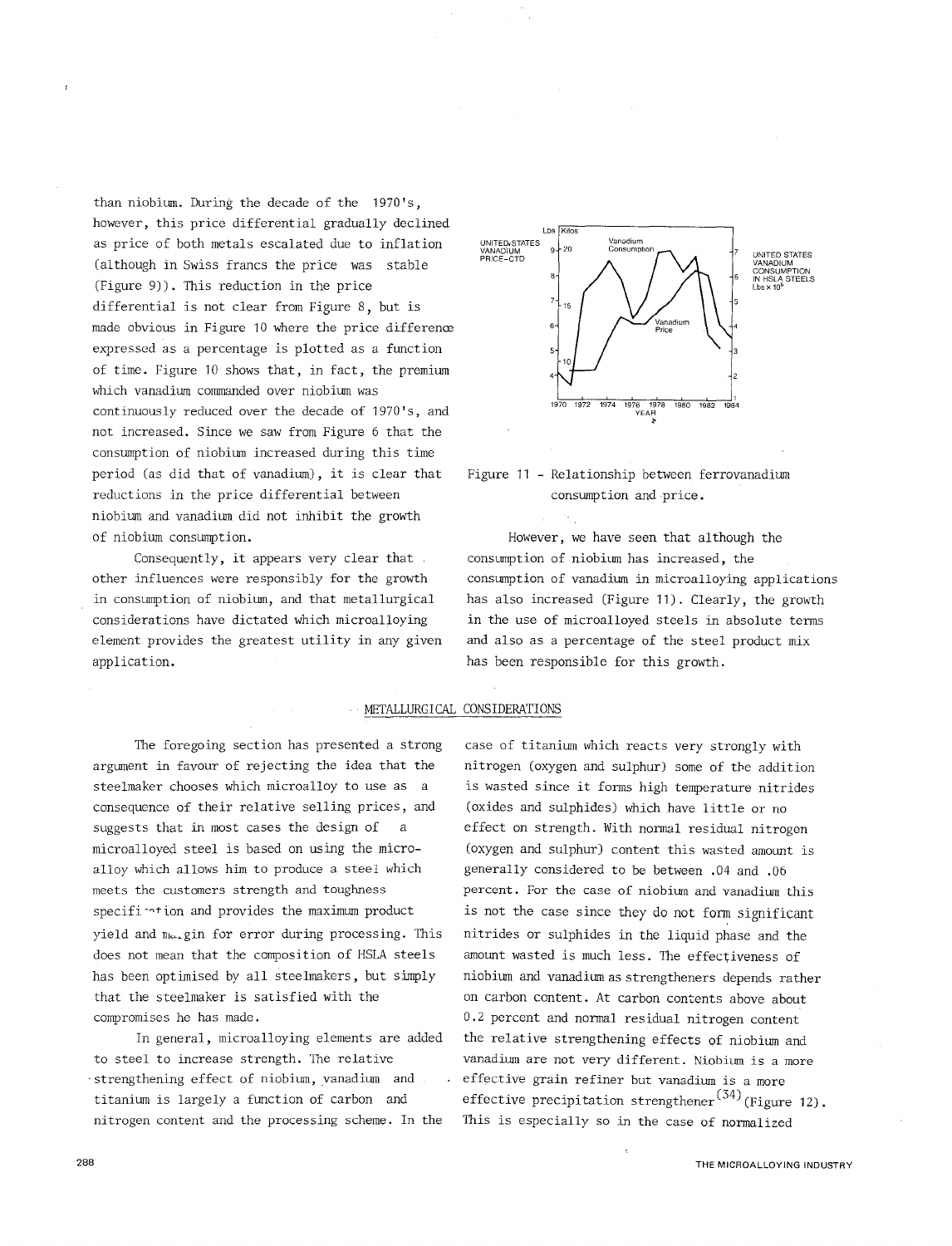

Figure 12 - Metallurgical effects of niobium, vanadium and titanium.

steels. However, as the carbon content is reduced to 0.1 percent and below as in modern HSLA steels and degassing is used to lower the nitrogen content, the situation changes. Because vanadium carbides are ineffective strengtheners compared to niobium carbides, and because less nitrogen is available, niobium becomes the more effective strengthening element<sup>(32, 33)</sup> (Figure 13).

Thus, modern considerations in HSLA steels are concerning themselves with utilizing microalloying elements to their utmost potential and with changing the approach as necessitated by changes in steel production methods.

The most significant recent developments in HSLA steels are concerned both with steelmaking and with steel processing.

### Steelmaking Innovations

Although modern developments in the metallurgy of steelmaking are of general utility, they are of special significance where HSLA steels are concerned.

The most significant advance in steelmaking in the last few years has been the ability to produce steels from basic oxygen furnaces with impurity levels unheard of in 1970. Steels are now available commercially with sulphur levels of 10 ppm or less,



Figure 13 - Isostrength relatioship for vanadium niobium HSLA steels.

total oxygen less than 15 ppm, phosphorus and nitrogen less than 20 ppm and hydrogen less than 1.5 ppm. The reduction of sulphur and oxygen to these low levels is beneficial because most of the inclusions in steel are either oxides or sulphides and in order to meet today's demanding service requirements, minimum inclusion content is essential. Because of the embrittlement caused by phosphorus, particularly when the steel is exposed to thermal cycles which promote phosphorus segregation, such as welding, it is important that phosphorus must be reduced to as low a level as possible. Nitrogen in steel is known to reduce the ductility and castability of steel, which significantly reduces product yield. In addition, nitrides formed with niobium, vanadium and aluminum have lower solubility in austenite than carbides leading to premature precipitation and higher rolling loads. Hydrogen in steel causes reduced ductility and flaking, and similarly, it is reduced to the lowest level which is feasible.

A complete system for achieving low levels of sulphur, phosphorus, oxygen, nitrogen and hydrogen is shown schematically in Figure 14, which also shows the reduction in each of the elements in reducing impurity levels, but requires strict operating discipline. Such procedures improve the utility of HSLA steels, but significantly raise the production costs<sup>(24)</sup>.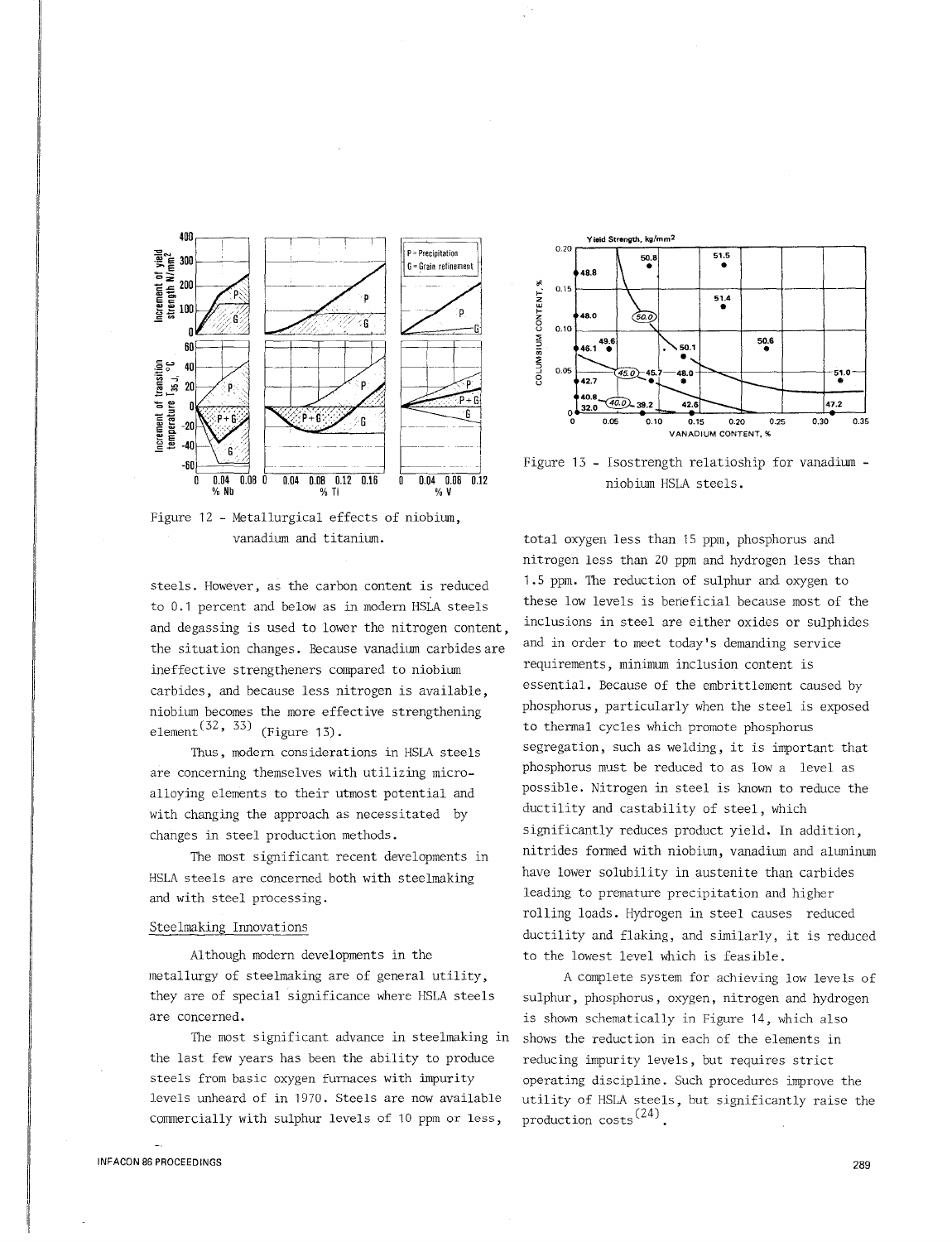

Figure 14 - Modern system for the production of low impurity HSLA steels.

Despite the low levels of sulphur achieved in the system described above, in order to meet the most stringent requirements for impact and HIC resistance of sophisticated HSLA steels, any sulphur into these ceramic shrouds to prevent air remaining in the steel must be of globular form. Calcium additions are the currently favored method for achieving globularization of sulphides. The preferred methods of adding calcium to steel include: calcium silicon injection during the desulphurizing stage, or cored wire containing either calcium metal or calcium silicon added into the ladle after the completing of all other processes, or into the tundish of the continuous casting mould (microalloys are also being added in cored wire).

Because of the greater solubility of rare earth metals in steel, REM has the potential for achieving high impact.resistance and HIC resistance at higher sulphur contents than is possible with calcium. At present, REM additions are only made to limited tonnages of steel (in the form of misch metal wire which is added into the continuous casting mould) because of nozzle blockage problems. However, technology is being developed to allow the use of rare-earth elements in continuously cast steel. REM is also still used in ingot casting practice at some companies, but this is rapidly diminishing.

### Continuous Casting

Progress in producing continously cast HSLA slabs of such high quality that products rolled from such slabs can meet the most demanding requirement of impact and HIC resistance has

progressed as rapidly as the ability to produce steels with low sulphur, phosphorus, etc. The machines being installed in steel plants today are stronger in that they prevent any deformation of the slab in the withdrawal system under the mold. As a result, the incidence of cracking of such slabs is reduced, and bulging, which results in excessive center segregation in slabs is prevented.

An equally significant development is the prevention of reoxidation of continuously cast steels by the use of ceramic shrouds between the ladle and tundish and the tundish and the mold. *A* further refinement is the injection of argon infiltration.

*A* further improvement in continuously cast slabs is achieved by the use of electromagnetic stirring (EMS) in the continuous casting mold and just under the mold. Such stirring reduces the segregation at the center line of the slabs. In order to achieve impact and HIC resistance throughout the slab, reduction of center segregation is essential in some HSLA steels.

All continuously cast slabs, particularly those containing micro alloys are subject to transverse cracking. At present the best method of minimizing such cracks is to increase the oscilation rate of the continuous casting machine, but this is not a perfect answer. Also, the use of "mist" cooling as well as raising or reducing the rate of spray cooling have been found to be effective in minimizing slab bending in the critical temperature region where hot ductility is limited. This latter technique is particularly effective for casting HSLA steels. Also, the application of low nitrogen technology and the use of titanium to eliminate free nitrogen is beneficial.

### Alloy Design and Processing Innovations

There are a number of innovations in HSLA steels concerning alloy-design, processing and fabrication which are of interest. The following discussion describes these developments.

A5 referred to previously, dramatic reductions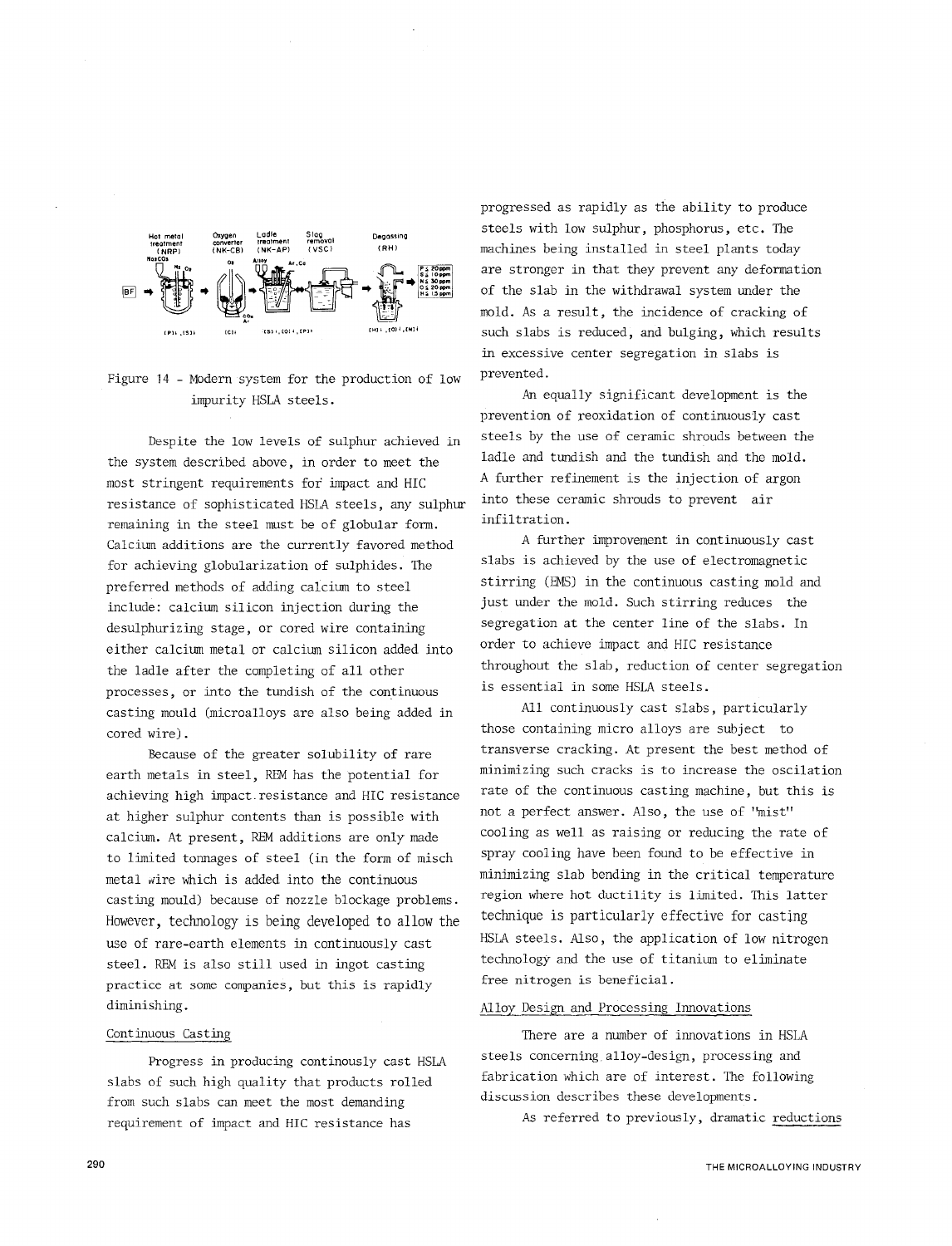in impurity levels have been achieved at the steelmaking stage. HSLA steels are now being produced in Japan with carbon and nitrogen contents in some cases as low as 30-40 ppm C+N in the case of sheet steels for deep-drawing applications<sup> $(21)$ </sup> and less than 200 ppm for plate and strip. This means that, in the case of deep drawing steels, they can be made non-ageing (interstitial free) by the use of very small additions of niobium or titanium to tie up the interstitial carbon and nitrogen. This markedly reduces alloying costs compared to the interstitial free steels developed during the 70's in the USA which had interstitial levels more than an order of magnitude higher. These new-generation IF steels can also benefit from the rapid cooling rates available on modern continuous annealing lines. This further enhances freedom from strain-ageing.

Where plate steels are concerned, low carbon and nitrogen contents exert a profound effect on the processing and properties of HSLA steels and magnify was obtained. the differences in the effects of the microalloying elements niobium, vanadium and titanium.

In conventional HSLA steels where carbon contents are greater than 1000 ppm and nitrogen contents are greater than 100 ppm, vanadium is a weak grain refiner, but powerful precipitation strengthener because of the precipitation at low temperatures of V(CN). However, where interstitials are reduced in modern plate and strip steels, the effectiveness of vanadium as a precipitation strengthener is markedly reduced because little carbon and nitrogen are available for precipitation. On the other hand, the effects of niobium are enhanced by low carbon and nitrogen contents. Firstly, low nitrogen content avoids premature and wasteful precipitation of NbN at high temperaturesin austenite and maximizes the precipitation of niobium as a carbide at low temperatures in ferrite. Also, lower interstitials allow maximum solution of niobium during reheating. Thus, the alloying costs of niobium HSIA steels can be reduced without dimunation in strength.

Lower interstitial levels also effect the utility of titanium. Less titanium is needed to

benefits of titanium during processing and subsequent welding. Also, titanium becomes easier to handle, especially when low oxygen contents are combined with low carbon and nitrogen levels. Titanium can also be used to increase the effectiveness of niobium as in the work of Repas<sup> $(22)$ </sup>. where the addition of titanium to a hot-rolled strip steel to tie-up nitrogen allowed a reduced level of niobium to be added without loss in toughness and strength (Figure 15). In effect, the titanium combines with nitrogen present in the steel, thereby preventing the formation of niobium nitrides and attendant problems associated with the dissolution of this compound during slab reheating and premature precipitation in austenite. The work also showed that solubility of niobium in austenite was enhanced, rollseparating forces were reduced and substantially increased precipitation strengthening in ferrite

tie-up nitrogen to achieve the grain refining



Figure 15 - The effect of titanium additions on the yield strength of niobium ISLA steel.

291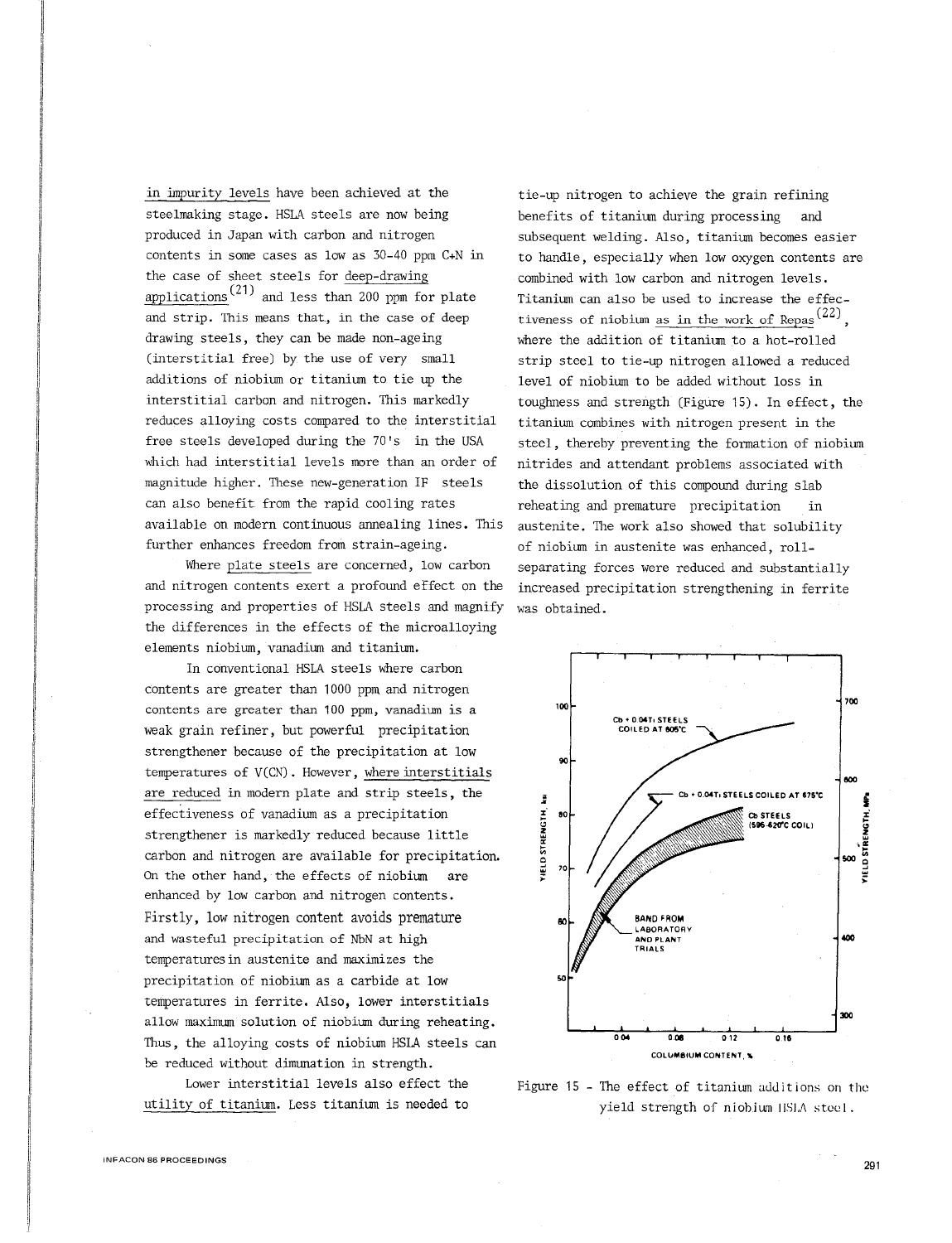## TABLE II

## COMPOSITION OF VERY LOW CARBON

## CONTENT BAINITIC HSLA STEELS

| <b>STEEL</b> | <b>COMPANY</b> | COMPOSITION |      |      |       |       |      |       |           |       |
|--------------|----------------|-------------|------|------|-------|-------|------|-------|-----------|-------|
|              |                | $\sqrt{ }$  | Si   | Mn   | D     | S     | Nb   | Ti    | $\cdot$ B |       |
| <b>ULCB</b>  | <b>NSC</b>     | 0.02        | 0.15 | 1.87 | 0.022 | 0.003 | 0.05 | 0.02  | 0.001     | 0,006 |
| NK STAF 70   | <b>NKK</b>     | 0.02        | 0.25 | .91  | 0.021 | 0.001 | 0.05 | 0.027 | 0.001     | 0.008 |

A combination of the use of low interstitials with niobium, titanium and boron is used in the ULCB plate steel from Japan. This steel is marketed by NSC as ULCB<sup> $(23)$ </sup> and NKK as STAF-70<sup>(24)</sup>. The composition of these grades are shown in Table II where it can be seen that as well as a low carbon content, the steels use niobium for grain refinement during rolling, titanium nitride for grain refinement during reheating and rolling, and in the HAZ of high heat input welds. Also, boron is added to allow the formation of beneficial acicular ferrite during austenite transformation

at low temperature. The rolling regime used for this steel consists of a very low reheating temperature (1000-1150°C) to maximize the grain refining potential of titanium nitride and· a finish-rolling temperature of about 700°C to maximize strain accumulation. The ULCB type steels can be processed to give yield strengths between 350 and 470 MFa with excellent toughness for all applications.

The use of boron in the ULCB steel is an example of the resurgence of the use of boron as a microalloying element in HSIA steels. The use of boron dates back to the 50's when Fortyweld was produced in Britain using a combination of molybdenum and boron to suppress the ferrite transformation. However, because steelmaking technology was such that control of carbon, nitrogen and oxygen was difficult, the effect of

boron could not be consistently predicted. However, now that very low carbon and nitrogen contents can be achieved consistently (with low oxygen) boron is once again considered as a microalloying element.

The benefits of microalloying have only relatively recently begun to be exploited in two additional product areas: long products and forgings. Long products, generally, start as hot rolled wire, rod or bar and are often used in this condition. More ofter, however, these materials are subjected to further hot or cold forming processes to achieve the requisite final size, shape, strength and/or surface quality.

The use of HSLA steels in applications involving the cold deformation of hot rolled steel has been investigated recently by both Ugine - Aciers<sup>(25)</sup> and Sumitomo Metals<sup>(26)</sup>. The purpose of both of these studies was to explore the possibility of eliminating the heat treatment step in the fabrication of high strength fasteners and bars for machine and structural use. The Ugine-Aciers study revealed that the cold drawn and cold headed low carbon Mn-Nb-B ferrite-bainite steel could achieve properties that would both match those of  $Q+T$  steels and also satisfy the final material specification. Similarly, the Sumitomo work showed that low carbon ferrite-pearlite HSLA steels could exhibit excellent strength, toughness, welding and fatigue properties. These two studies came to the same conclusion, i.e. that there are many important technological areas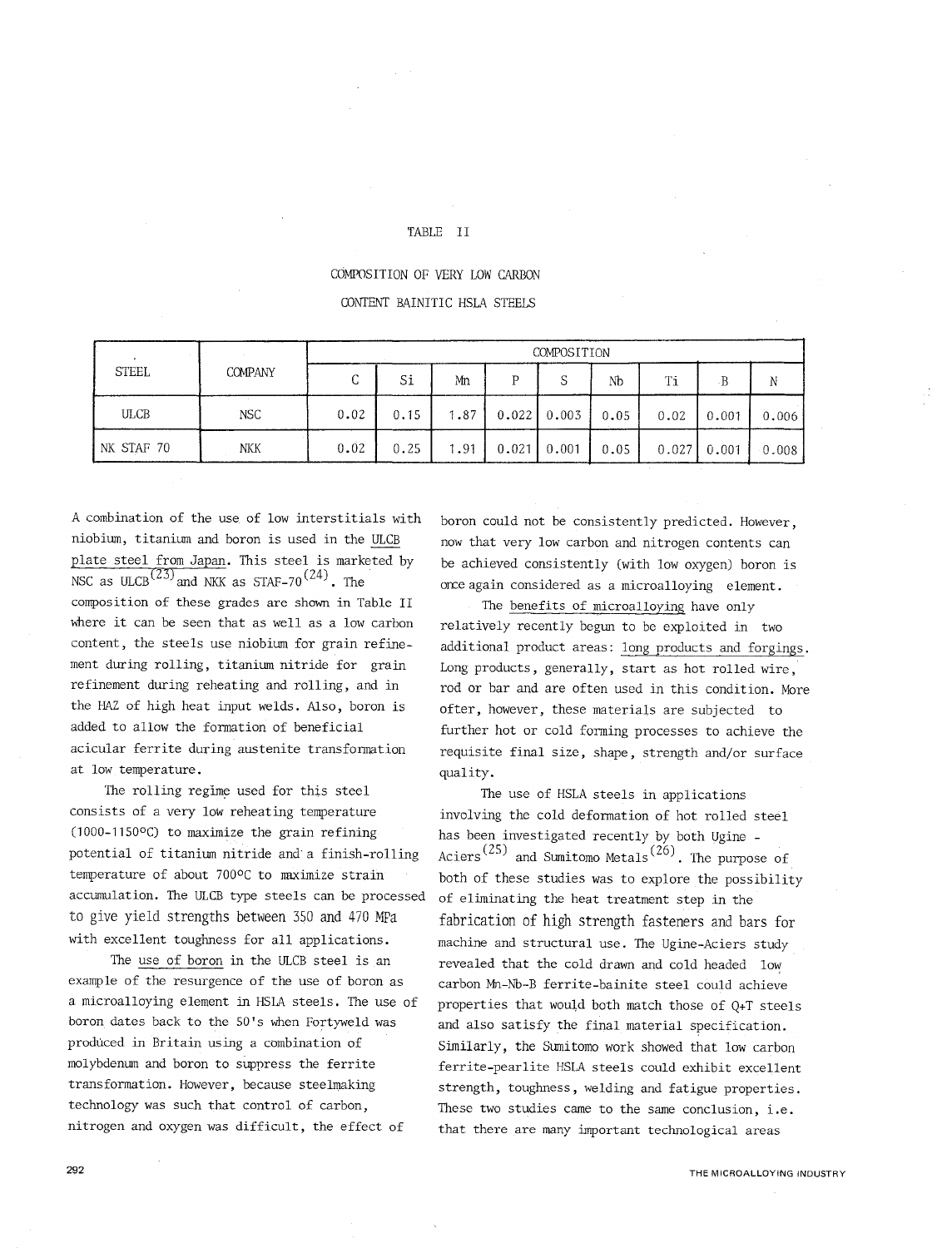involving long products where heat treatments are Continuous annealing facilities for the not required and can be avoided by the substitution production of thin-gage cold-rolled HSLA steels of the proper microalloyed HSLA hot rolled bar steel. have been installed by a number of companies in

use of HSLA steels is in the forging industry. When is to increase the throughput of steel at the done correctly, the hot deformation of forging is annealing stage and to increase flexibility, such used to condition the austenite prior to transformation. This properly conditioned austenite then transforms to a fine grained ferrite which can exhibit both good strength and toughness. The use of HSLA steels in closed-die forging applications has been the subject of several recent investigations. Automobile parts such as crankshafts and connection rods appear to be ideal applications for as-forged HSLA steels. England, Germany, Sweden, Japan and Brazil are currently enjoying the economic benefits of using HSLA forging steels. Once again, the saving in heat treating costs is the reason why the HSLA steels are replacing the traditional Q+T steels.

Microalloyed steels have also been used in heavy, open-die forgings. Researchers in Switzerland have demonstrated<sup>(27)</sup> that the proper combination of forging practice and steel composition can lead to very exciting properties in sections up to 5 inches (120 mm) thick. Some of the results they obtained with a .12C-1.4SMn- .07Nb-.07V steel are shown in Figure 16.



Figure 16 - Mechanical property data for niobiumvanadium open-die forging grade HSLA steel.

Perhaps the most exciting new area for the recent years. The purpose of this kind of facility as increasing the cooling rate after annealing. However, it is found that microalloying is still a desired feature in HSLA steels processed via this route. Niobium, vanadium and titanium are used in cold-rolled HSLA steels to provide strengthening by grain refinement and precipitation strenthening, although the level of microalloying elements used is less than in conventional hot-rolled HSLA steels.

> Several additional processing innovations have been introduced by various steel companies in recent years to improve the utility of HSLA plate production. Sumitomo have developed a process called the SHT process<sup>(28)</sup>, which emphasizes a combination of controlled rolling and heat treatment during rolling to produce fine-grained niobium containing steels. The processing route depends on an exploitation of grain refinement, precipitation strengthening by niobium carbonitride, work hardening of ferrite and transformation hardening. Sumitomo use de SHT process when toughness requirements below -20°C are required.

> Nippon Kokan introduced the OLAC process (On-Line Accelerated Cooling) for the production of high strength steels using the direct quenching route<sup>(29)</sup>. The use of accelerated cooling to an intermediate temperature (rather than room temperature) was pioneered by Tither et all at  $BISRA<sup>(30)</sup>$  as inter-quenching, but until the advent of the NKK OLAC process, direct cooling had never been commercialized. The OLAC process cools the plate directly after rolling at a carefully controlled rate of not more than 15°C per second to an intermediate temperature. This cooling rate is carefully matched with composition and thickness to obviate the need for subsequent tempering. Seven other companies in Japan and Europe have subsequently installed plate-accellerated cooling equipment.

For some time, metallurgists from CBMM in Brasil have been publicizing the metallurgical benefits inherent in using a steel with a niobium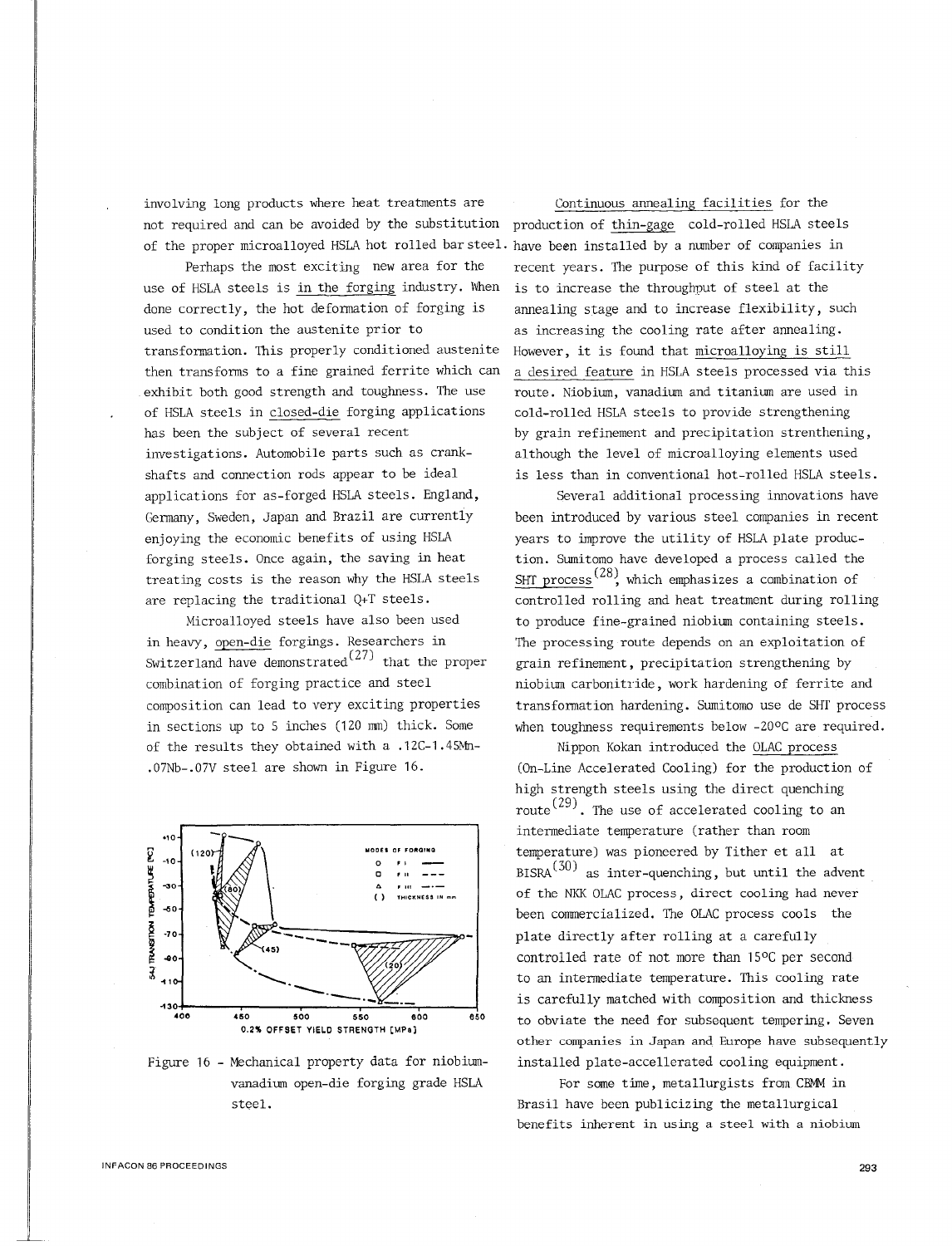content in excess of the conventional level. The main benefit of these steels is realized at a niobium content greater than 0.08 percent, at which composition it is found that fine grained structures can be achieved by using a finishing temperature of greater than 800°C (rather than controlled rolling at 7000C). This steel can be rolled with conventional throughput rolling rates, and has been called HTP (High temperature processing).

A similar innovation which attempts to eliminate costly and incovenient controlled rolling is the development called recrystallization controlled rolling. This approach aims at

transformation, after rolling from a recrystal lized austenite, rather than a "pancake" austenite. The steels examined have used vanadium nitrides as precipitation strengtheners. To achieve a fine recrystallized austenite during reheating and prior to transformation, titanium nitride precipitates are used to pin the austenite grain boundaries. Although this approach shows promise, to be successful a substitute must be found for precipitation strengthening via a nitride, because of the difficulties associated with the castability of high nitrogen steels. Also, difficulties associated with aluminum control<sup>(31)</sup> lead to yield strength variability in high nitrogen steels.

### CLOSURE

It is clear that from a modest beginning in the early 1960's, research and development has advanced the microalloying industry into a world undertaking with many participants and extensive revenues. Because microalloying elements are mined and processed in diverse parts of the world the industry enjoys unlimitated sources of supply and no country need view microalloying elements as critical from reserves standpoint or strategically subject to interruptions in supply. By the same token, the idea of a country needing to hold a stock-pile of microalloys is similarly unnecessary. This follows not only from the fact that supply of the three major microalloys is assumed but from the each other.

- 01. Harry Stuart and Brian L. Jones, "A Perspective on Microalloyed Steels", Journal of Metals, 35 (4) (1983) pp. 17-20.
- 02. Metallurgical Developments in Carbon Steel Conference, Iron and Steel Institute, Harrogate England, 1963 (Special Report n9 81).
- 03. Strong, Tough, Structural Steels Conference, Iron and Steel Institute, Scarborough, England, 1967. (Special Publication 104).
- 04. Low Alloy High Strength Steel Conference, The Metallurg Companies, Nuremberg, W. Germany 1970.

Ä,

axiom that there are many different compositional options available to the steelmaker. In an emergency situation, there will always be means available to produce microalloyed steels. Furthermore, it should always be remembered that although HSLA steels allow steel to be used more efficiently, HSLA steels are not absolutely essential to construction in an emergency situation.

From a technology standpoint, microalloying continues to change in nature as different and more effective ways are being found to exploit the unique metallurgical benefits of microalloying elements, singly or in combination with

### **REFERENCES**

- 05. Processing and Properties of Low Carbon Steels Conference, AIME, Cleveland, Ohio, USA, 1972.
- 06. Micro Alloying 75 Conference, Union Carbide Corporation, Washington, D.C., USA, 1975.
- 07. The Hot Deformation of Austenite Conference, AIME, Cleveland, Ohio, USA, 1975.
- 08. Thermomechanical Processing of Microalloyed Austenite Conference, AIME, Pittsburgh, Pennsylvania, USA, 1981.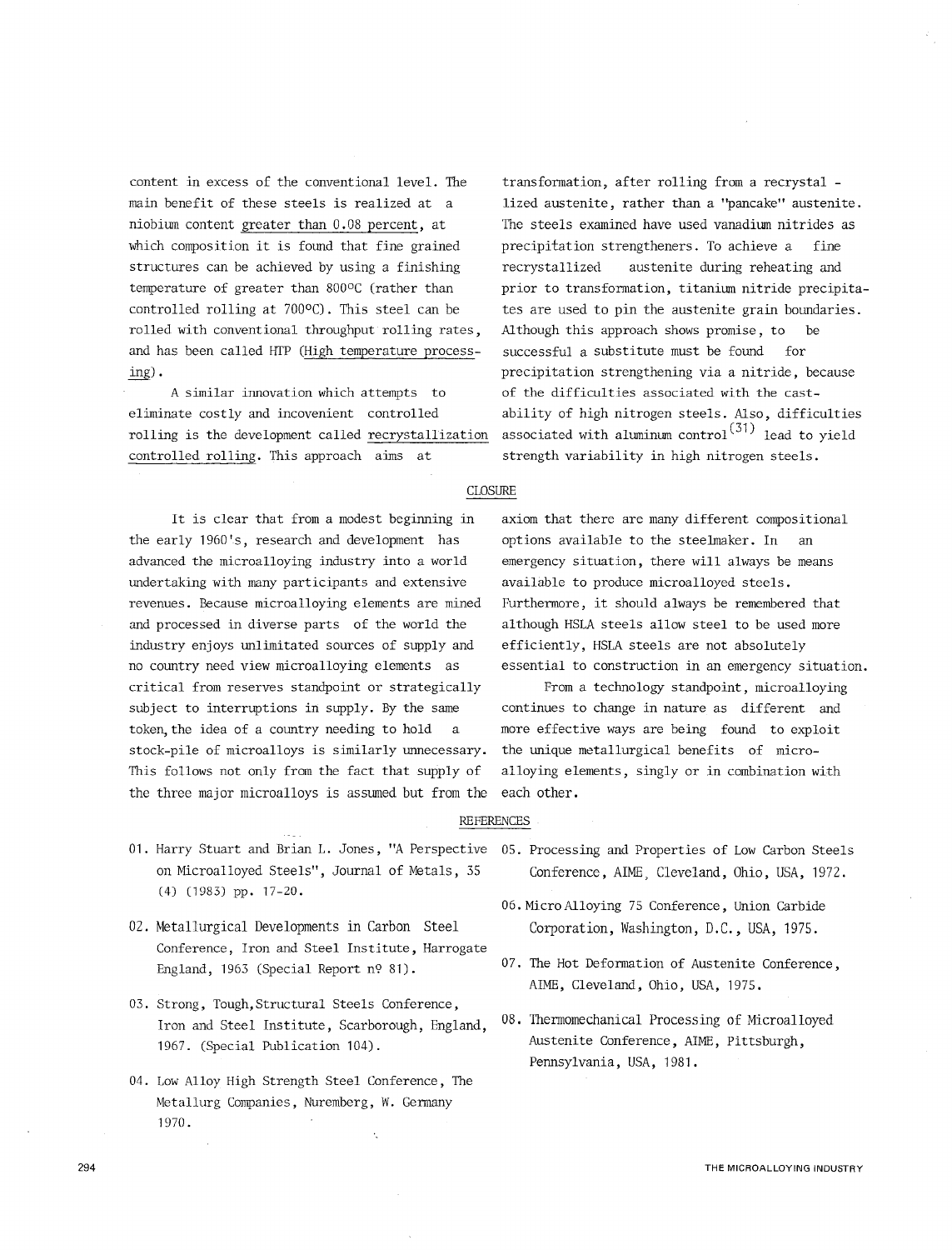- 09. HSLA Steels Technology and Applications Conference, American Society for Metals., Philadelphia, USA, 1983.
- 10. High Strength Low Alloy Steels International Conference, The University of Wollongong, Wollongong, NSW, Australia, Aug. 1984.
- 11. HSLA Steels'85 Conference, Chinese Society for Metals, Beijing, Peoples Republic of China, 1985.
- 12. First Nationwide Scientific and Technology Meeting on Low Alloy and Alloy Steels,Shanghai, Peoples Republic of China, March 1983.
- 13. Second Nationwide Scientific and Technology on Low Alloy Steels, Taiyuan, Peoples Republic of China, *Nov.* 1984.
- 14. G. Perrault and E.A. Manker, "Geology and Mineralogy of Niobium Deposits", pp. 3-78 in Niobium'81, Harry Stuart, ed.; AIME, San Francisco, California, 1981.
- 15. Mining Journal, June 28 (1985),
- 16. M. Korchynsky, "Vanadium: present and future", Canadian Mining and Metallurgical Bulletin, 75 (843) (1982) pp. 99-108.
- 17. R. Herbertson and A.M. Sage, "The Virtues of Vanadium", paper presented at First International Ferro Alloy Conference, Zurich, Switzerland, Oct. 1978.
- 18. H. Stuart, "The Nature of the Niobium Industry" Tantalwn International Study Center Meeting, Brussels, (ct. 1984 (Oral Communication).
- 19. W. Beatti, "Prospects for Vanadium Supply and Demand", pp. 224-230, paper presented at Fourth International Ferroalloys Conference, Metal Bulletin, Pittsburgh, Nov. 1983.
- 20. 0. de Souza Paraiso and R. de Fuccio, ''Mining, Ore Preparation and Ferroniobium Production at CBMM", pp. 113-132 in Niobium '81, Harry Stuart ed.; AIME, San Francisco, California, 1981.
- 21. T. Irie et al., Metallurgy of Continuous-Annealed Sheet Steel, IMS-AIME, 1982.
- 2'2. Paul E. Repas , ''Laboratory and Production Experience with Cb-Ti Steels for HSLA Hot-Rolled Sheet", pp. 203-208 in HSLA Steels Technology & Applications, Michael Korchynsky, org.; ASM, Philadelphia, Pennsylvania, 1983.
- 23. H. Nakasugi, H. Matsuda and H. Tameshiro, "Development of Controlled Rolled Ultra Low Carbon Bainitic Steel for Large Diameter Linepipe", paper presented at Alloys for the Eighties, Climax Molybdenum Company, 1980.
- 24. Nippon Kokan Steel Corporation, Kawasaki, Japan, 1983 (Product Brochure).
- 25. B. Heritier, Ph. Maitrepierre, J. Rofes-Vernis and A. Wyckaert, "HSLA Steels in Wire Rod and Bar Applications", pp. 981-989 in HSLA Steels Technology & Applications, Michael Korchynsky, org.; ASM, Philadelphia, Pennsylvania, 1983.
- 26. Hiroo Ohtani and Fukukasu Nakasato, "Properties of Low-Carbon As-Rolled Steel Bars for Machine and Structural Use", Ibid. pp. 991-1001.
- 27. Heinz Lüthy, Alain Oberli and Willy Form, "Effects of Thickness on the Termomechanical Response of a Forged Low Carbon Microalloyed Steel", Ibid. pp. 1081-1099.
- 28. Hisaya Takeuchi, Tsutomu Suzuki, Tamotsu Hashimoto and Tamao Yokoi, "New Technology for High Toughness Plates", pp. 957-969 in Steel Rolling, Iron and Steel Institute of Japan, Tokyo, Japan, 1980.
- 29. Chiaki Ouchi, Junichi Tanaka, Isao Kozasu and Koshiro Tsukada, "Control of Microstructure by the Processing Parameters and Chemistry in the Arctic Line Pipe Steels", pp. 105-125 in Micon 78: Optimization of Processing, Properties and Service Performance Through Microstructural Control; ASTM, Houston, Texas, 1978.